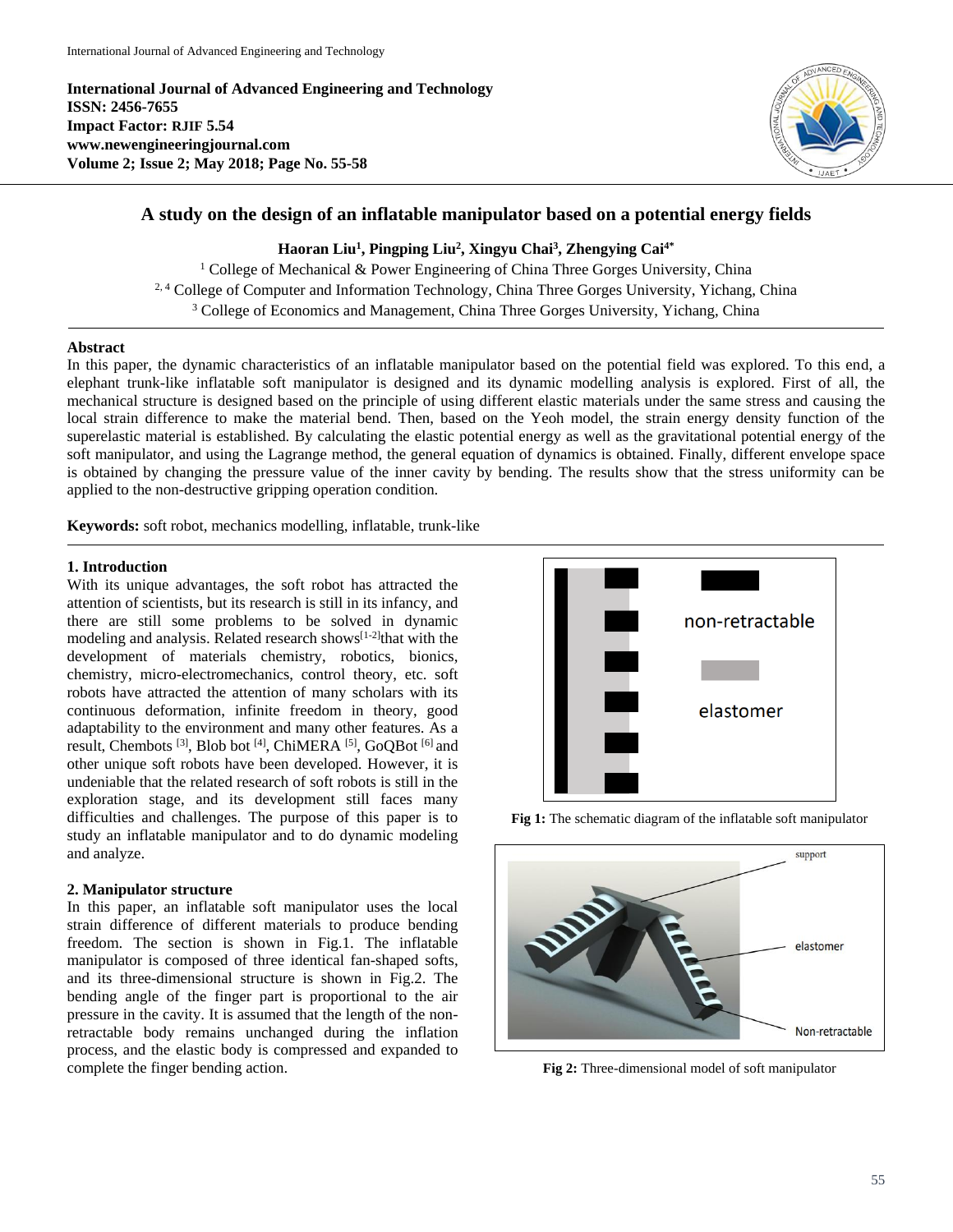### **3. Mechanical model of potential field**

#### **3.1 Elastic potential energy of a soft robot**

The establishment of dynamic models is of great significance for the structural optimization of soft robots. In this paper, the soft manipulator is similar to a highly flexible line-driven continuum robot, and the dynamics of the soft manipulator is analyzed by the Lagrangian method. For a pneumatic soft robot, its energy includes not only the gravitational potential energy but also the elastic potential energy. The two energy source outputs are converted into kinetic energy to change the shape of the manipulator.

Since the vulcanized molecules of the rubber material form a network structure, they have properties such as superelasticity and incompressibility  $\left( \frac{J_3}{\epsilon_1} \right)$ . Therefore, for a soft robot made

of silica gel, it can be approximated as uniaxial stretching. Consequently, the strain energy density function can be derived based on the Yeoh model. Assuming that the rubber material is isotropic and incompressible, its deformation energy storage function is

$$
\mu=\mu\left(J_{1}, J_{2}, J_{3}\right)
$$

and

$$
J_1 = \lambda_1^2 + \lambda_2^2 + \lambda_3^2
$$
  
\n
$$
J_2 = \lambda_1^2 \lambda_2^2 + \lambda_2^2 \lambda_3^2 + \lambda_3^2 \lambda_1^2
$$
  
\n
$$
J_1 = \lambda_1^2 \lambda_2^2 \lambda_3^2 = 1
$$
  
\n
$$
\lambda_i = \gamma_i + 1, \quad i = 1, 2, 3
$$

where  $J_1$ ,  $J_2$ ,  $J_3$  are tensor invariants,  $\lambda_1$ ,  $\lambda_2$ ,  $\lambda_3$  are main

elongation ratios,  $\frac{\gamma_i}{\gamma}$  is primary strain.

The typical two-parameter form of the Yeoh model can be expressed as

$$
\mu = \sum_{i=1}^{2} G_i \left( J_1 - 3 \right)^i
$$

where  $J_1$  is the first invariant of the stress tensor,  $C_1$ ,  $C_2$  are independent elastic constants.

。

Silicone material is not compressible, so When it is under 1

pressure  $\lambda_3 = 1$  and  $\lambda = \lambda_1 = \frac{1}{2}$ 2  $\lambda_2$ . The first invariant of the stress tensor can be expressed as

$$
J_1 = \lambda^2 + \frac{1}{\lambda^2} + 1
$$

Therefore, the energy density function is

$$
\mu = C_1 \left( \lambda^2 + \frac{1}{\lambda^2} - 2 \right) + C_2 \left( \lambda^2 + \frac{1}{\lambda^2} - 2 \right)^2
$$

Where the independent elastic constant is taken

$$
C_1 = 0.11, C_2 = 0.02
$$

The elastic potential energy is an integral of the energy density function

$$
U_{\rm e}=\int_0^R\int_0^{\pi}\mu\left(\lambda\right)\lambda L\tau d\tau d\alpha
$$

Where  $\mu(\lambda)$  is the strain energy density function of the silica material in the Yeoh model, R is the radius of the soft manipulator, *L* is the length of the non-elastic body of the soft manipulator,  $\lambda$  is the main elongation of the soft manipulator.



**Fig 3:** Soft monomer deformation



**Fig 4:** Monotonous deformation cross section

From the figure, the main strain  $\gamma$  of cross section is,

$$
\gamma_{\tau, \theta} = \frac{R' + \tau \sin \theta}{R'}
$$
  
d $R' = L / \phi_{\text{SLO}}$ 

$$
\gamma_{\tau, \theta} = 1 + \frac{\phi \tau \sin \theta}{L}
$$

So

and

$$
U_{\rm e} = \int_0^R \int_0^{\pi} \mu(\lambda) \left(1 + \theta \cdot \tau \sin \alpha / L\right) L \tau d\tau d\alpha
$$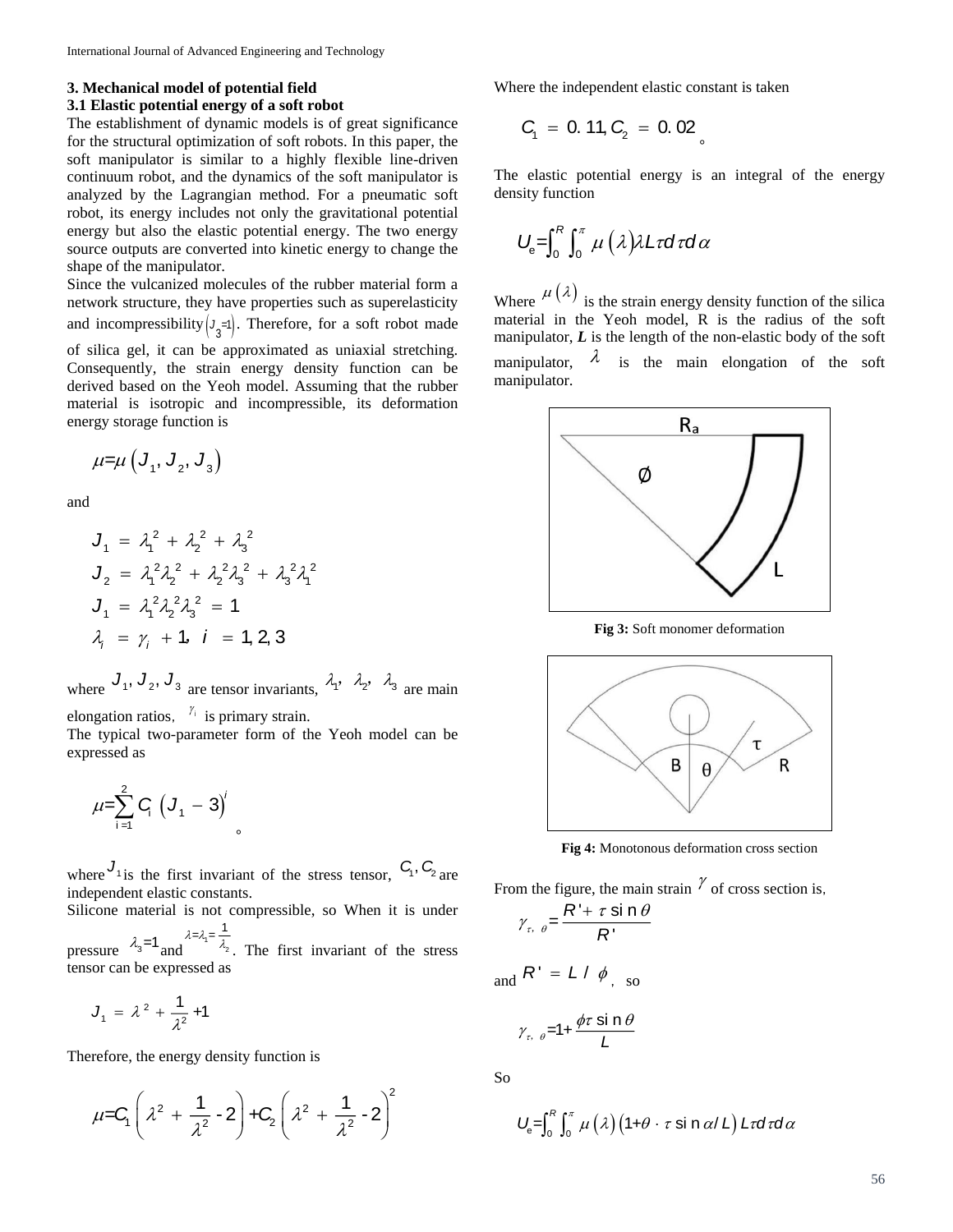In this formula

$$
\mu(\lambda) = C_1 \left( \lambda^2 + \frac{1}{\lambda^2} - 2 \right) + C_2 \left( \lambda^2 + \frac{1}{\lambda^2} - 2 \right)^2
$$
  
\n
$$
= C_1 \left[ \left( 1 + \theta \cdot \tau \sin \alpha / L \right)^2 + \frac{1}{\left( 1 + \theta \cdot \tau \sin \alpha / L \right)^2} - 2 \right]
$$
  
\n
$$
+ C_2 \left[ \left( 1 + \theta \cdot \tau \sin \alpha / L \right)^2 + \frac{1}{\left( 1 + \theta \cdot \tau \sin \alpha / L \right)^2} - 2 \right]
$$

3.2 The gravitational potential energy of the soft manipulator From the force analysis, the centroid M of the software manipulator is approximated to be at its axis. In the generalized coordinate system, the centroid M of the software manipulator can be represented by the bending angle θ.

$$
P_n(x_p(\theta), y_p(\theta), z_p(\theta))
$$

In this formula

$$
x_{\rho}(\theta) = \frac{L \cos \theta (1 - \cos \theta)}{2\theta},
$$
  
\n
$$
y_{\rho}(\theta) = \frac{L \cos \theta (1 - \cos \theta)}{2\theta},
$$
  
\n
$$
z_{\rho}(\theta) = \frac{L \sin \theta}{2\theta},
$$

The gravitational potential of a soft robot is

$$
U_{g}(\theta) = \text{ngz}_{p}(\theta)
$$

In summary, the potential energy of the software robot is

$$
U = U_g + U_e
$$

For conservative systems, the generalized force is

$$
Q = \frac{\partial \mu}{\partial \theta}
$$

Using the isochronous variation of generalized coordinates to represent the virtual displacement of each particle. From the general equation of dynamics, the kinetic energy of the particle system is

$$
T = \sum_{n=1}^N \frac{1}{2} \eta_n \frac{d}{d_i} P_n \Box \frac{d}{d_i} P_n
$$

For a complete system without redundant coordinates, the generalized coordinate number is equal to the degree of freedom. According to the Lagrangian method, the general equation of dynamics is obtained. The Lagrangian operator L=T-V, the Lagrangian method for generalized coordinates can be written as:

$$
\frac{d}{d_t} \frac{\partial L}{\partial \theta} - \frac{\partial L}{\partial \theta} = Q - b\theta
$$

Where b is damping coefficient, and it represents the nonconservative properties of the generalized force of the system. Simplified formula

$$
C(\theta, \dot{\theta})\dot{\theta} + H(\theta)\ddot{\theta} + G(\theta) = B\tau
$$

Where  $C(\theta, \dot{\theta}) \dot{\theta}$  is coriolis force and centrifugal force,  $H(\theta)$   $\ddot{\theta}$  <sub>is</sub>

Inertia force term,  $G(\theta)$  is Gravity, The right side of the equation is the damping coefficient matrix.

4 Simulated analysis

The soft robot is an important tool for grasping and clamping. Especially in the fruit picking process, the rigid robot is difficult to control its strength and easily damage the tender skin. The soft manipulator is ideal for automated picking robot end gripping tools due to its large deformation and unlimited degrees of freedom.

Based on the kinetic model, Abaqus simulation is used. The shape of the soft manipulator is shown in Fig. 5 when the air pressure is 30Mpa. It can be seen that a principle of an inflatable manipulator is feasible and has certain scientific research value.



**Fig 5:** Abaqus clamping simulation at 30Mpa